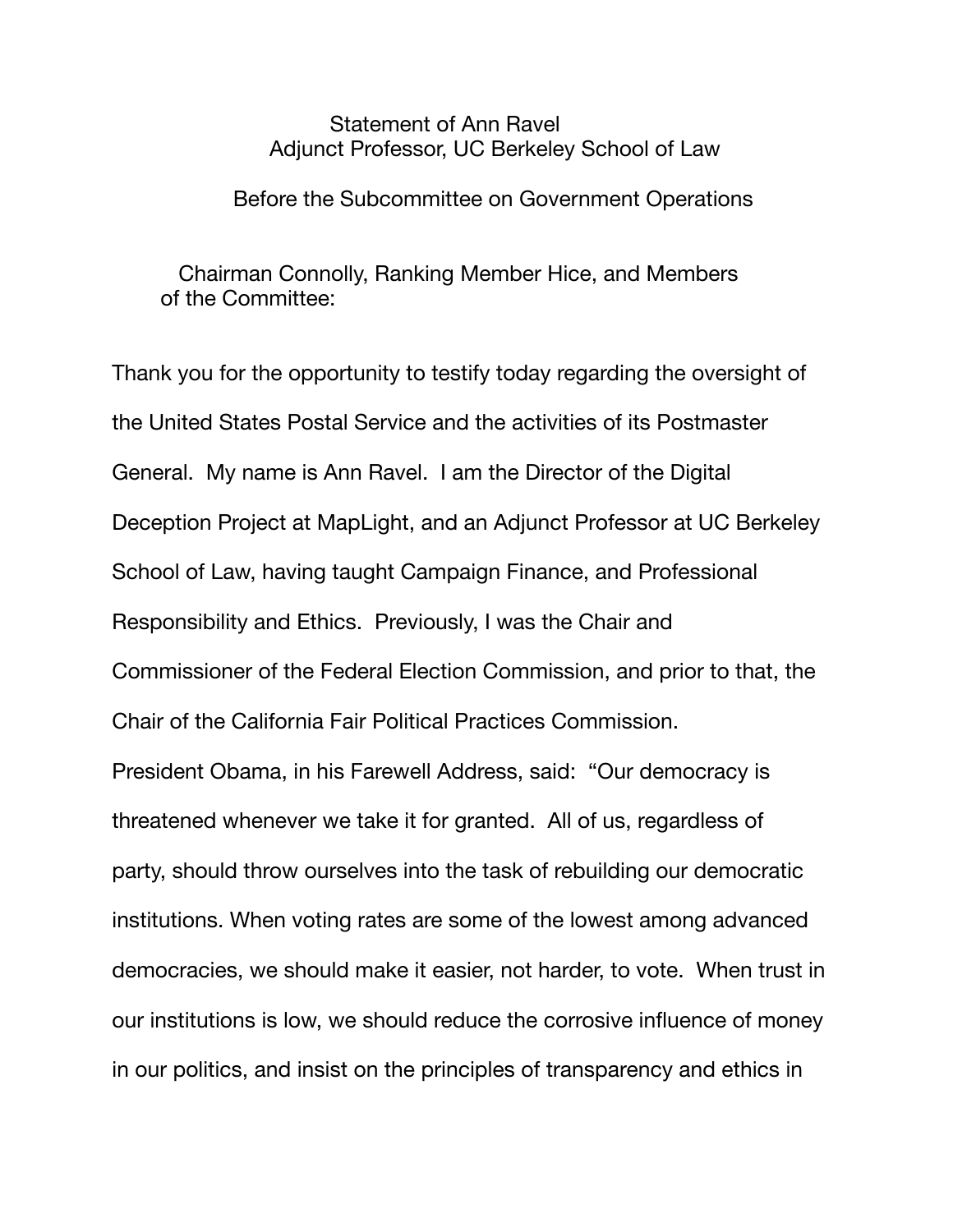Public service."

Unfortunately, President Obama was right. We have allowed our institutions meant to protect our democracy and to protect people's rights to atrophy and we are seeing the results. I observed it as the Chair and Commissioner of the Federal Election Commission, and we certainly can see it in the activities of Mr. DeJoy and what leaving it unaddressed will mean to our democratic processes.

This is why it is so important for this Subcommittee to examine and investigate the activities of Mr. DeJoy due to his obvious violations of Campaign finance laws and their purpose, his ethical transgressions, and his potential to suppress the vote of Americans by decimating the postal system which, during the worst pandemic of the century, will be crucial to enabling all citizens to safely cast their ballots and participate in the election. These issues are intertwined because our democracy depends on each one. Should Mr. DeJoy be able to violate the law, act unethically, and ultimately be able to impact our safe, healthy and fair elections with no consequence, it would be scandalous.

The obvious campaign violations from 2000-2014 are that employees of DeJoy's company, New Breed Logistics, contributed to and attended fundraisers and contributed to Republican campaigns at the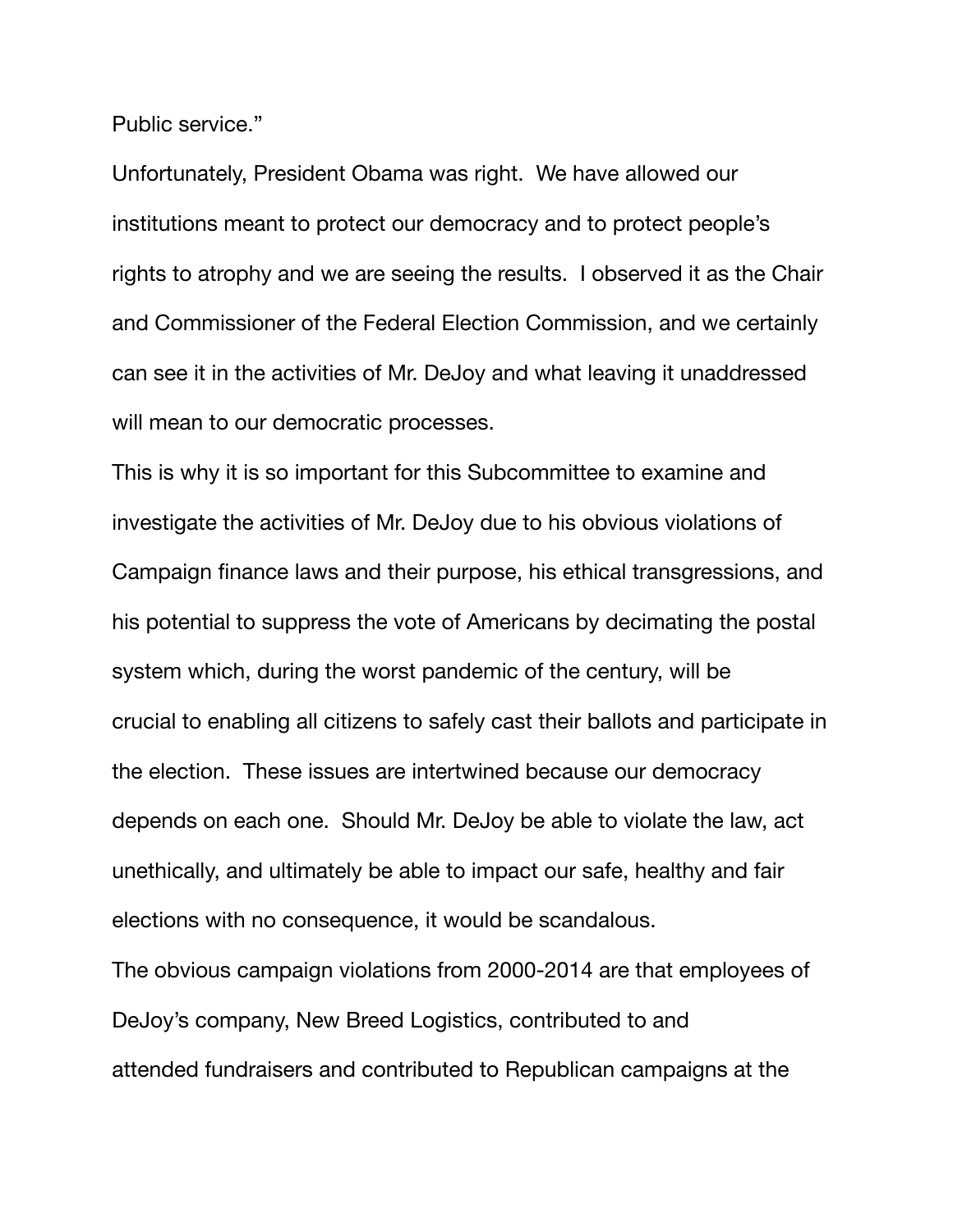request and direction of Mr. DeJoy and his top staffers. The amount of money contributed amounted to close \$1 million, and were then paid back in the form of bonuses to those employees which covered not only the contributions but also the taxes on those contributions. Such reimbursements are an illegal "straw donor" scheme, violating 52 U.S.C Sections 30122 and 30118, which provide that contributions in the name of another are strictly prohibited. Section 30122 is the prohibition on contributions through conduits, while 30118 applies to funds diverted from a corporate or union treasury and are laundered in some fashion to a candidate. In this situation, providing corporate money to cover the bonus scheme is clearly illegal as corporations cannot contribute directly to candidates, and the mechanism of funneling the money through employees is illegal. In fact, the Supreme Court in Citizens United was clear that limits on corporate contributions to campaigns further the interest in preventing corruption.

And, significantly, the United States Department of Justice, in its manual on Federal Prosecution of Election Offenses, Eight Edition, December 2017, states that the contribution in the name of another statute prohibits conduct often used to disguise other campaign finance violations, such as contributions over the contribution limits. This certainly seems to have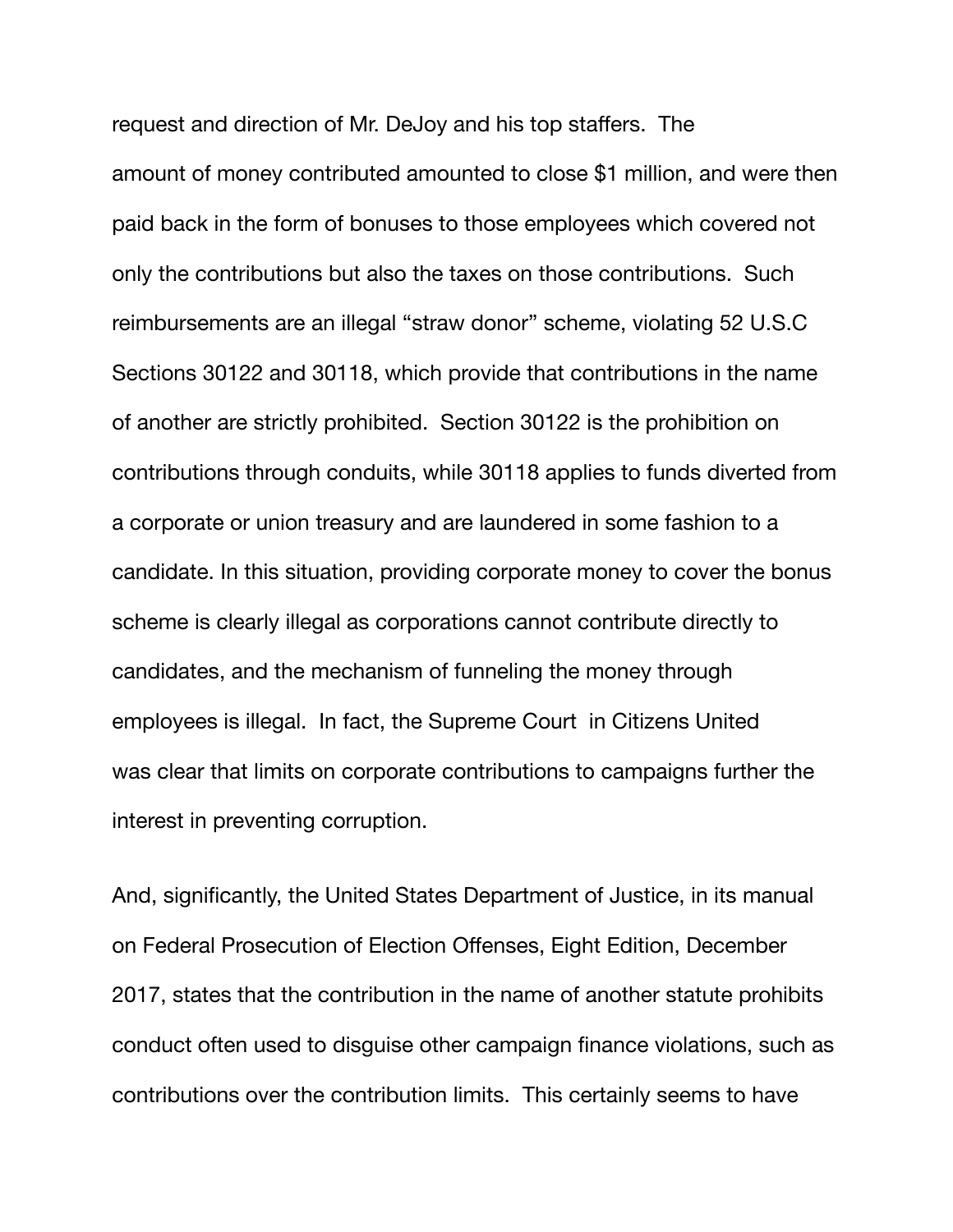been the reason for Mr. DeJoy's scheme, as he was a large contributor to the campaigns to which the employees were pressured to contribute. And, in the same manual, the DOJ explained: "A common type of conduit scheme involves a corporate official who instructs the corporation's employees to make contributions to a federal candidate, and then reimburses the employees from corporate funds generally through fictitious bonuses or pay raises." Emphasizing that the DeJoy scheme is a typical way of violating the law is significant.

DOJ also concludes that using these mechanisms, illegal corporate funds are laundered to candidates in violation of both Sections 30122 and 30118. They further emphasize that laundering campaign contributions through straw donors is persuasive evidence of the Act's willful intent element, so that a criminal not a civil violation can be proven.

Another aspect of this activity that is also illegal is what appears to be the coercion of employees to contribute to Mr. DeJoy's candidates.

Employees stated that they thought that their job was "on the line" and that their job or the chance to move up in the company was tied to giving. In addition to emails inviting employees to a fundraiser, DeJoy asked senior staff to make follow up calls and visits to staffers desks to encourage them to attend.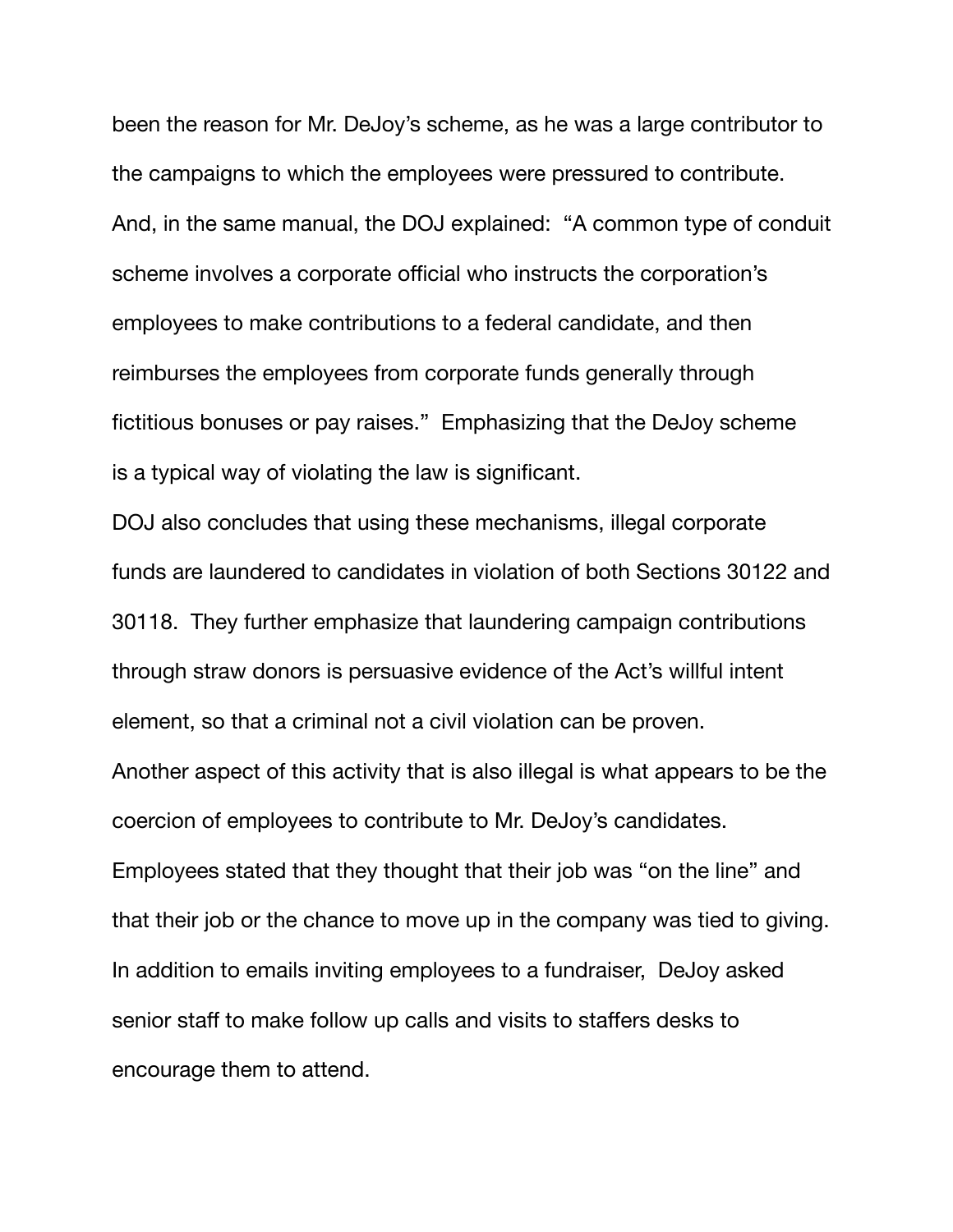There are two concerns about this activity. Again, according to the DOJ manual (relating to Federal employees) "Because of the potential for coercion, express or implied, that inheres in the Supervisor-Subordinate relationship, contributions solicited from a subordinate are not considered voluntary." This is reflected in the Hatch Act, which contains criminal and civil penalties for coercing federal employees to engage or not in political activities, including voting, contributing, campaigning and solicitations. So although the statement applies to federal workers, it nonetheless is a strong statement that is applicable to all Supervisor-Subordinate relationships.

This coercive political recruitment also poses a threat to a worker's freedom of expression and to their own political views, and impacts their exercise of those views without undue influence, which is a threat to democratic processes.

Although the FEC has, in a 3-3 deadlocked decision in a case of coercion involving Murray Energy, limited coercion in non government agencies to explicit threats or the taking of retaliatory action, that decision is not binding on future cases.

In fact, it is the dysfunction and failure of the FEC to hold violators accountable and to refuse to enforce the law when Mr. DeJoy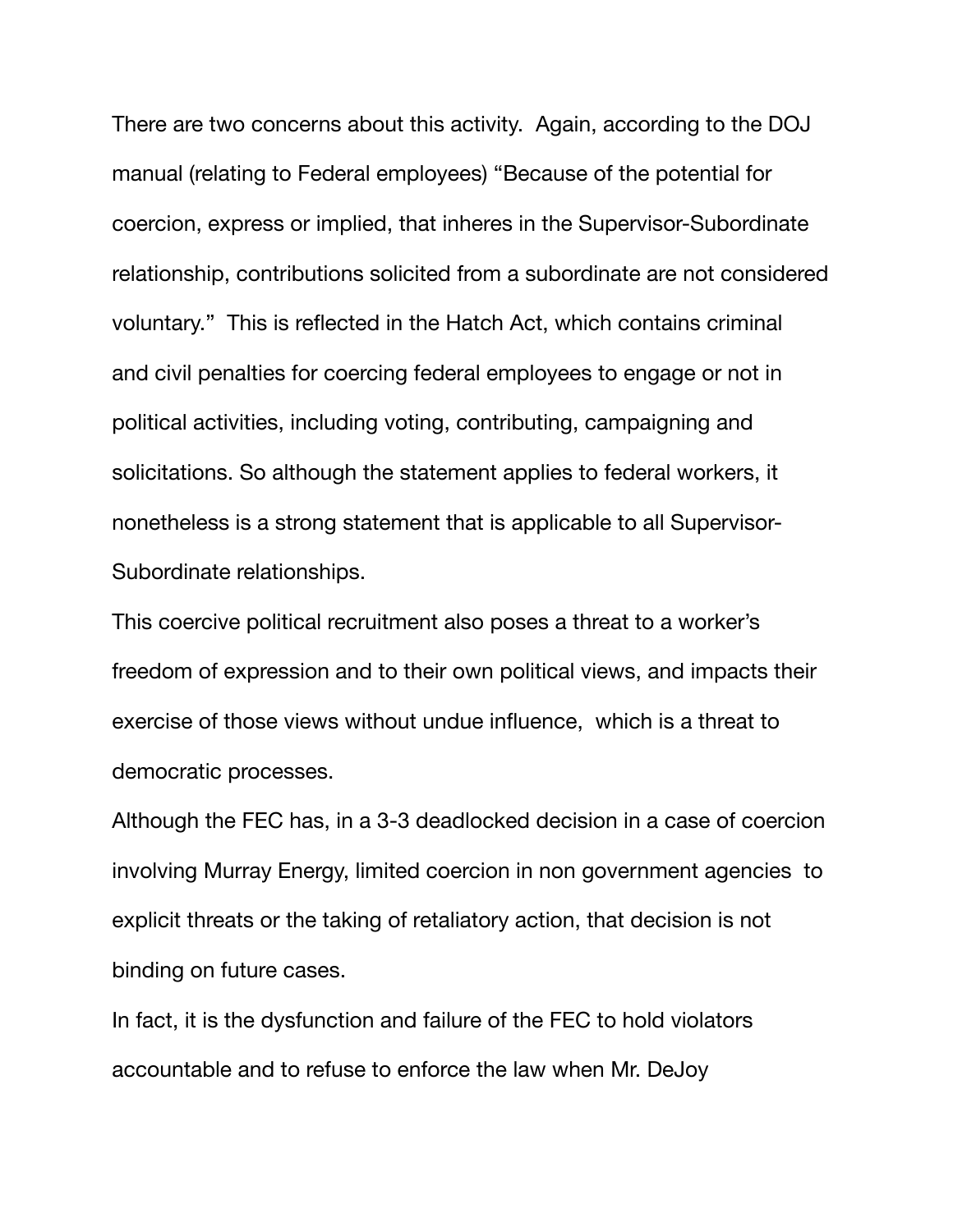was skirting the campaign finance laws for his own self-interest which gave him the license to flagrantly violate the law. The FEC was given the important duty by Congress to enforce and implement anticorruption laws. Yet at the time of Mr. DeJoy's reimbursements, a bloc of 3 Commissioners routinely thwarted, obstructed and delayed action on the campaign finance laws that they were appointed to administer. For nearly every case of major significance over the past 13 years, the Commission has not even investigated serious allegations or held violators accountable. So major violations were swept under the rug and resulting dark money left Americans uninformed about the sources of campaign spending. The purpose of these laws is to prevent corruption, to provide valuable information to voters, and to help enforce other campaign finance laws.

The Commission's work is essential to the integrity of the political process and to ensure public trust in government. (see attached: Dysfunction and Deadlock: The Enforcement Crisis at the Federal Election Commission Reveals the Unlikelihood of Draining the Swamp February 2017).

But this incredibly significant Commission has not and is still not performing the job that Congress intended, and violators are given a